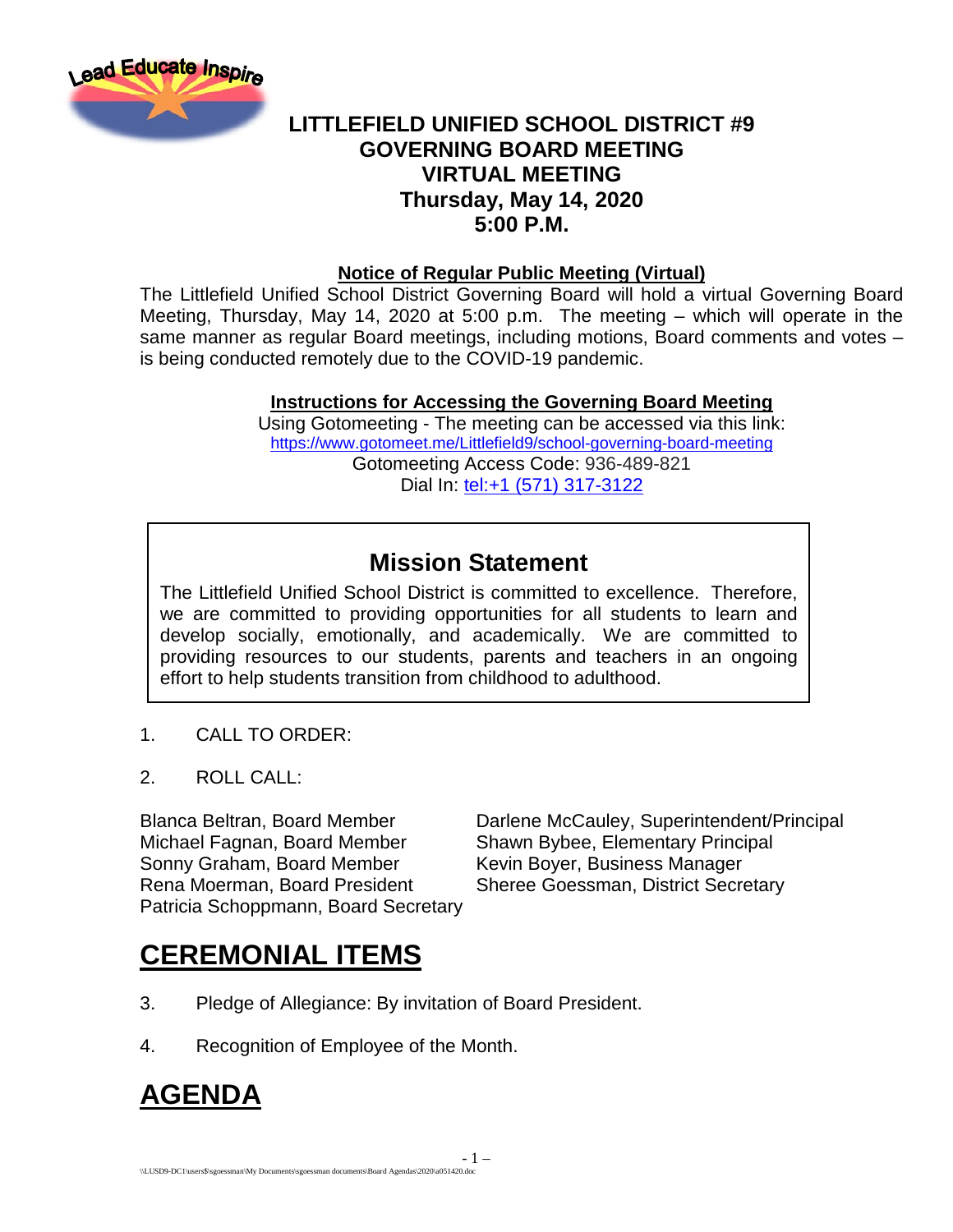

5. Consideration of approval of the May 14, 2020 LUSD9 Board Meeting agenda.

## **PUBLIC COMMENT**

At this time, the public may speak to the Governing Board on topics of concern with the public body's jurisdiction, even if the topic is not specifically included on the agenda. The public must state their full name for the record and will be allowed up to three minutes to address the Governing Board. No action will be taken as a result of public comments. The Board expects that citizens who address the board will present concerns regarding the activities in question rather than make personal attacks upon Board Members, District Personnel or other persons in attendance or absent. In addition, questions or comments on matters that are currently under legal review will not be accepted.

6. Public Comment - This month's Call to the Public will be modified to comply with CDC guidelines on social distancing due to COVID-19, the meeting will be livestreamed. An individual wishing to address the Governing Board must email their message to [hr@lusd9.com](mailto:hr@lusd9.com) by 12:00 PM the day of the meeting. A LUSD employee will read the Call to the Public comments.

\*Comments will be limited to three minutes, unless the Governing Board President determines that a shorter time is necessary to expedite an orderly conduct of the meeting.

### **INFORMATION AND DISCUSSION:**

- 7. Mr. Boyer, Business Manager.
	- a. Student Activity Account Balance.
	- b. Food Service Financial.
	- c. Other
- 8. Mr. Bybee, Elementary Principal.
	- a. School Update
	- b. Other
- 9. Mrs. McCauley, Superintendent/Principal
	- a. School Update
	- b. Graduation
	- c. Summer School
	- d. Other.
- 10. Board Reports.
	- a. Other
- 11. Update on Old Littlefield School.

# **CONSENT AGENDA**

Approval of Routine Orders of Business. Documentation concerning the matters on the Consent Agenda may be reviewed at the Littlefield Unified School District Office, located at 3490 East Rio Virgin Road, Beaver Dam, Arizona. Any Board Member may request an item be pulled off the agenda for further discussion.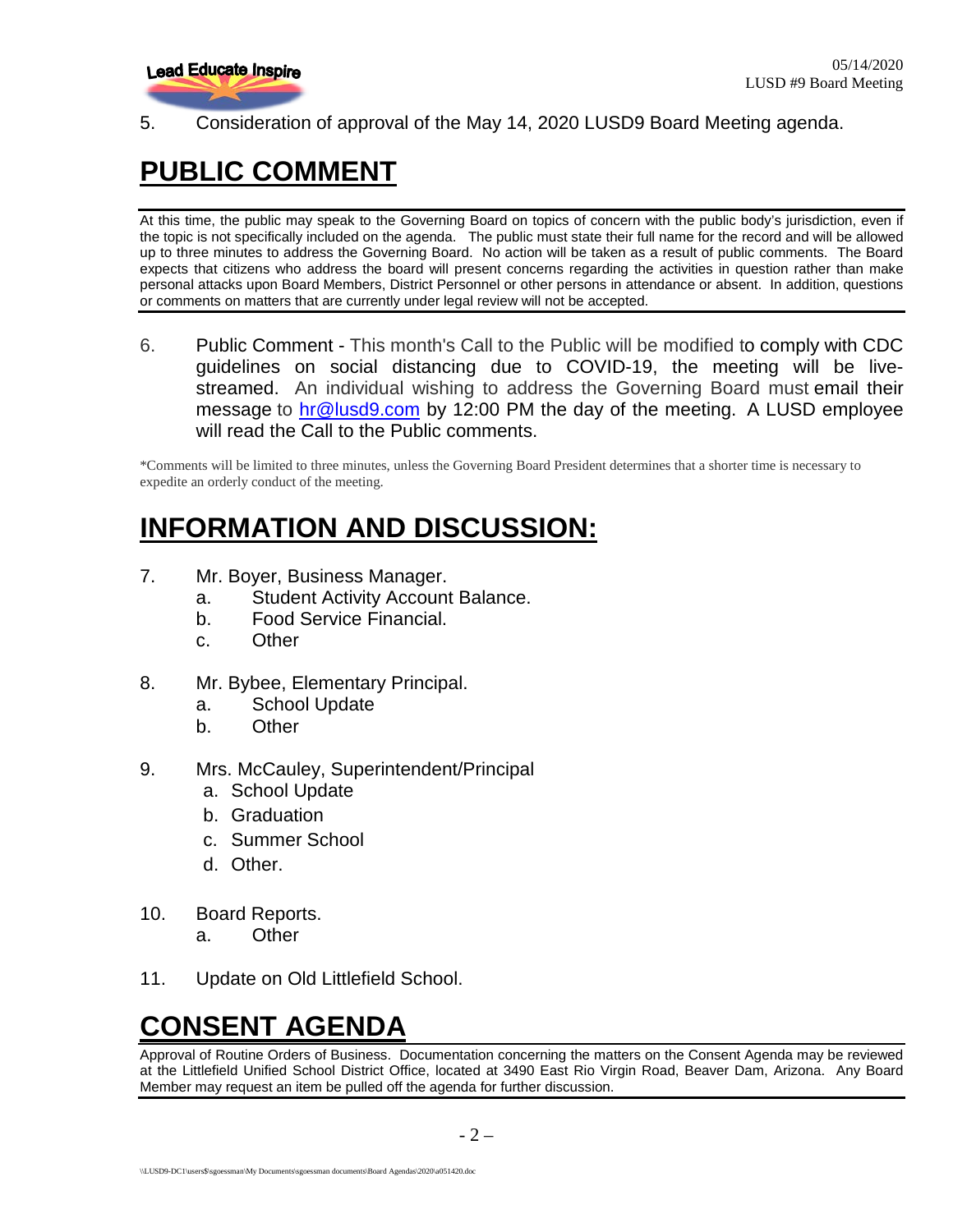

12. Consideration of approval of the April 9, 2020 Regular Meeting Minutes.

#### 13. Consideration of approval of Vouchers:

- a. LUSD9 Payroll Vouchers: 22/2022 and 23/2023.
- b. LUSD9 Vouchers: 1020 and 1021.
- c. Stipends Paid
	- i. None

(Members of the public may view the content of the vouchers 24 hours prior to the board meeting in the district office.)

14. Consideration of approval of FY 2019/2020 Certified and Classified Personnel, Substitute Personnel, and Coaches per the attached list, including the following:

| <b>Name</b>      | <b>Position</b> | <b>Effective</b><br><b>Date</b> |
|------------------|-----------------|---------------------------------|
| Francis, Bradley | Social Worker   | 05/11/2020                      |

15. Consideration of the following staff resignations/terminations:

| <b>Name</b>   | <b>Position Location</b>    | Last<br>Day |
|---------------|-----------------------------|-------------|
| Bybee, Shawn  | <b>Elementary Principal</b> | 06/04/2020  |
| Hoyt, Rex     | <b>Elementary Teacher</b>   | 05/20/2020  |
| Powell, Cindy | Custodian                   | 06/12/2020  |
| Powell, Larry | Custodian                   | 06/12/2020  |

16. Consideration of approval of FY 2020/2021 Certified Personnel as per the attached list, including the following:

| <b>Name</b>      | <b>Position</b>           | <b>Effective</b><br>Date |
|------------------|---------------------------|--------------------------|
| Francis, Bradley | Social Worker             | 08/06/2020               |
| Pickett, Haley   | <b>Elementary Teacher</b> | 08/06/2020               |
| Williams, Tanner | <b>Elementary Teacher</b> | 08/06/2020               |
| Wymer, Brandy    | <b>Elementary Teacher</b> | 08/06/2020               |

17. Consideration of approval of FY 2020/2021 Administrative Contract for Jeremy Clarke, Elementary Principal.

## **ACTION ITEMS AND/OR DISCUSSION**

18. Presentation and approval of FY 2018/2019 Audited Financial Statements.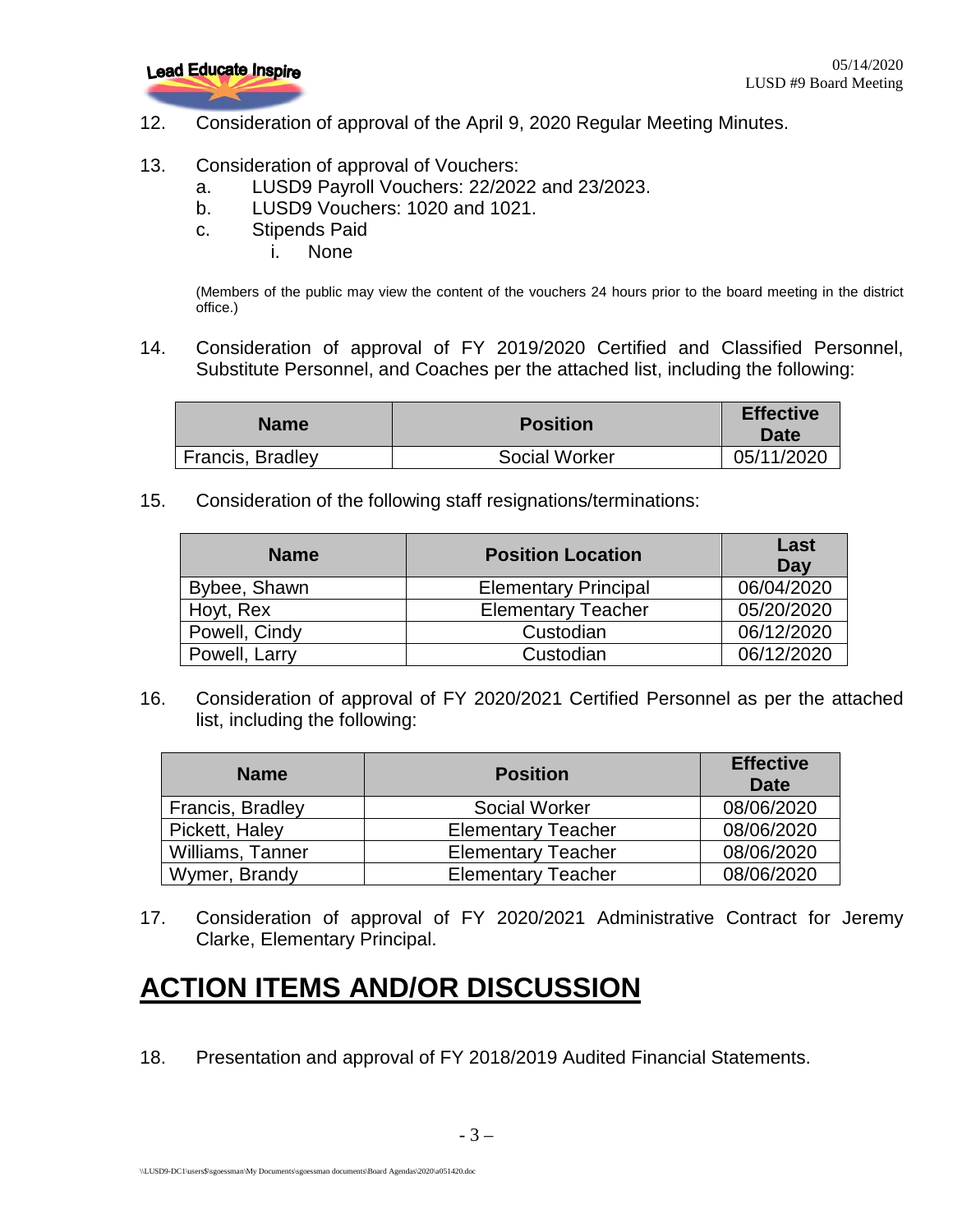- 19. Discussion and possible approval of the following FY 2020/2021 Health Insurance Items:
	- a. Discussion and action in adopting the new health insurance for 2020/2021 School Year.
	- b. Review and possible approval of an increase from \$400 to \$450 to the District health insurance monthly contribution cap.
- 20. Consideration of adopting changes to the evaluation, performance, and 301 for teachers for the FY 2019/2020 school year.
- 21. Review of the 2020 ASBA Political Agenda and possible submission of proposed issues for consideration for the 2021 ASBA Political Agenda.
- 22. Consideration of approval of the Food Service Permanent Service Agreement.
- 23. Consideration of approval of The Trust and Alliance renewal for FY 2020/2021.
- 24. Consideration of approval of 2019/2020 Budget Revision per ARS 15-903.
- 25. Consideration of approval of reducing the square footage of the Littlefield Unified School District Building Inventory for the School Facilities Board.
- 26. Consideration of first reading of the following policies:
	- a. GCC Professional/Support Staff Leaves and Absences
	- b. GCCA Professional/Support Staff Sick Leave Full-Time
	- c. GCCAA Professional/Support Staff Sick Leave Part-Time
- 27. Consideration of approval of the following bank accounts and signers:
	- a. Littlefield School Revolving Fund Bank Account with America First Credit Union (impress of \$5000).
	- b. Beaver Dam Elementary Cafeteria Bank Account with America First Credit Union.
	- c. Beaver Dam High School Cafeteria Bank Account with America First Credit Union.
	- d. Littlefield USD Auxiliary Bank Account with America First Credit Union.
	- e. Beaver Dam School Student Activities Bank Account with America First Credit Union.
	- f. Beaver Dam School Depository Bank Account with America First Credit Union.
	- g. Authorized Signers List: Kevin Boyer, Darlene McCauley, and Sheree Goessman on all accounts with America First Credit Union.
- 28. June Agenda Items.